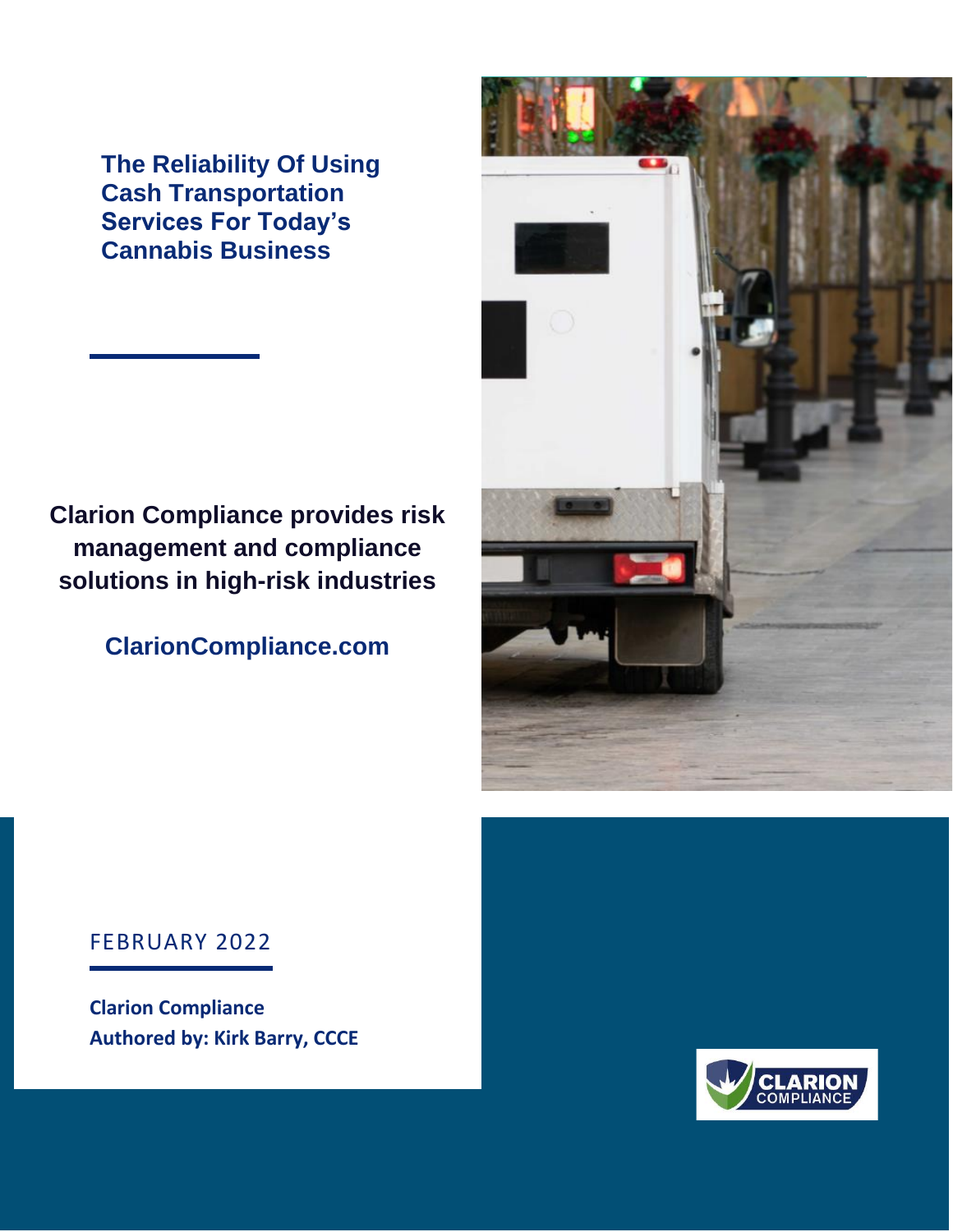#### **Discussing Civil Forfeiture Events In The Cannabis Sector**

The ability to safely move cash from a licensed cannabis business to its financial institution is crucial to the success of the cannabis industry. Banking is essential for any industry, and the first step in banking is depositing funds into a designated commercial cannabis account. For public safety reasons (and others), the responsibility to transport cash into a customer's account falls on the shoulders of the cash logistics companies. In cannabis legal states across America, cash logistics companies work in concert with financial institutions and their banking customer to provide this essential service in a safe and compliant manner. The recent advent of law enforcement seizing funds through civil forfeiture from a logistics vehicle in transport has the ancillary sector in a defensive posture and the cannabis industry on edge as the seeming cycle of distrust is repeated. Let us examine some of the facts surrounding several recent in transit forfeitures amounting to approximately \$1.2 million, survey the landscape, and assess our path moving forward.

**Challenges will continue for the licensed cannabis business. Business owners should continue to use cash logistics providers as the risk is too high to do otherwise.**

### The Cannabis Industry Is Challenged

Several challenges face the cannabis business today. One of those challenges is the cannabis industry recognizing or coming to grips with the fact that they are in a high-risk industry. The cannabis business faces daunting obstacles such as high taxes, long waits for limited licensing, scarcity of real estate, and sky-high fees for banking with a limited financial product offering. Add to this mix the never-ending supply chain and testing challenges, and you find a cannabis business owner who is a bit beleaguered and wondering if they can survive what's next. What's next came on May  $17^{th}$ , 2021, in Dickinson County, Kansas, when a sheriff's deputy stopped a cash logistics vehicle and questioned the driver at length about their itinerary. That exact vehicle and driver were stopped the next day, and law enforcement confiscated approximately \$165,620.00 from that vehicle. The vehicle belonged to EMPYREAL, a cash logistics company operating in the cannabis sector and others. The driver had made a cash pickup in the neighboring state of Missouri from one or more licensed cannabis businesses and was heading west through Kansas. In November and December of 2021 and again in January of 2022, San Bernardino Sheriff's Department in California stopped EMPYREAL in transit several times, confiscating hundreds of thousands of dollars more connected to cannabis businesses. The total cash seized to date from EMPYREAL is approximately \$1.2 million. There is every indication at this point that the due diligence and KYC actions of EMPYREAL were in line with current standards. These roadside stops lasted hours in at least one case, and some equipment of EMPYREAL was damaged connected with the confiscations. Law enforcement confiscated the cash through civil forfeiture in all of these instances. EMPYREAL has filed a complaint against the USA, DOJ, FBI, DEA, etc.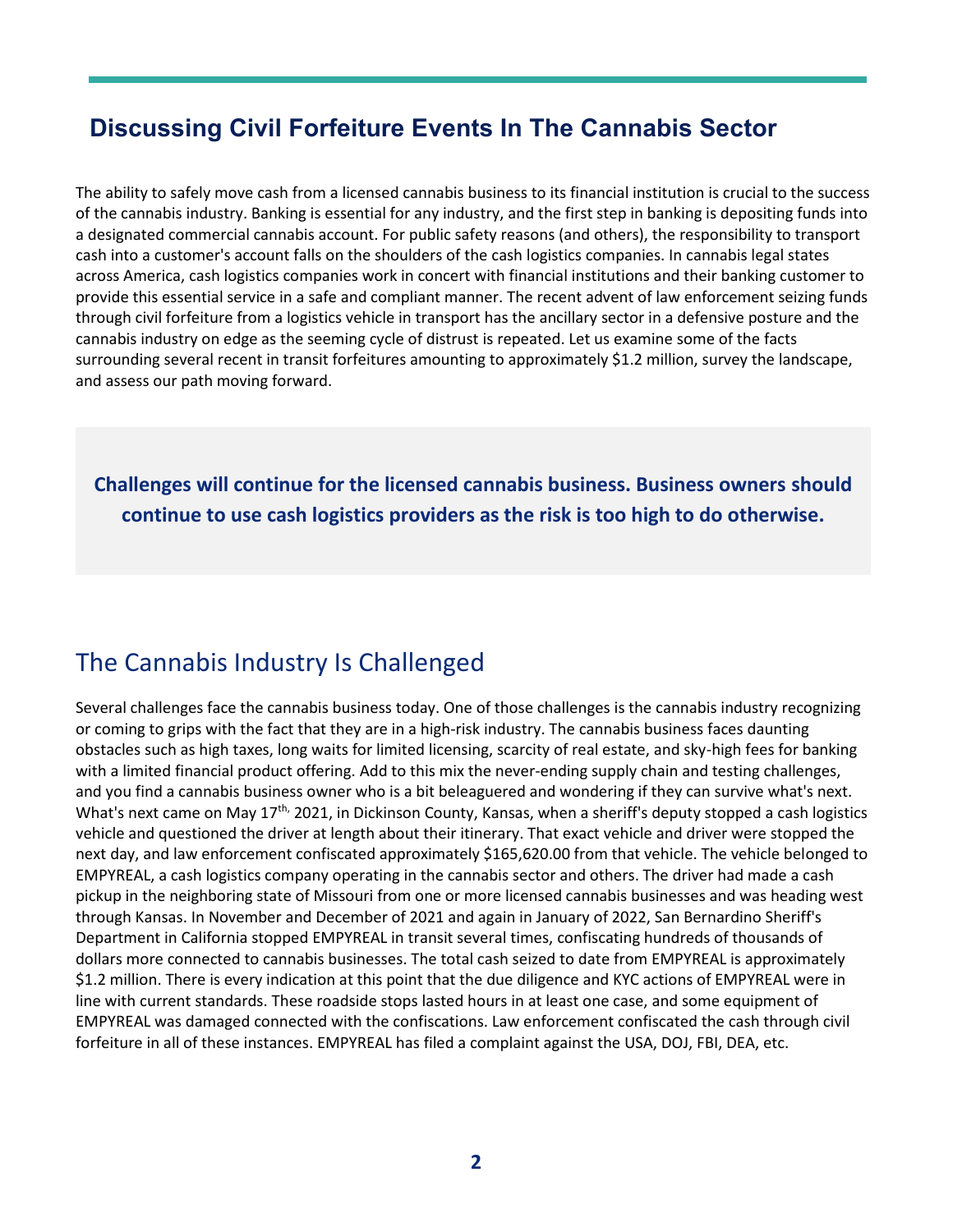*Total cash seized from EMPYREAL is \$1.2 million*

# Operation Hammer Strike; San Bernardino County, California; 2021/2022

San Bernardino County Sheriffs Office began a multi-year operation dubbed "operation hammer strike" in San Bernardino County and committed \$4m in its budget for this operation. The second week of 2022 closed out the 20<sup>th</sup> week of its operational execution. Here is a summary of the results from week one through week 20: 419 search warrants, 498 arrests, 93,265 pounds of processed cannabis, 413,026 plants, \$1.66 million in cash, 2,686 greenhouses, 42 indoor grows, 136 weapons, six labs, 24 pounds of concentrates, and 92 pounds of mushrooms were confiscated (this information was obtained from various news sources and quotes attributed to the San Bernardino County Sheriffs Office). Consider for a moment the amount of intelligence gathered from sources that include confidential informants (CI's) to obtain 419 search warrants. Law enforcement will also cultivate CI's from the 498 arrests and will, amongst other things, be looking for information regarding inversion, diversion, and money laundering within the licensed cannabis sector as CI's trade prosecution for information. It takes time to develop information from CI's and verify that information as credible. One target that will be in focus here is the licensed cannabis business that transacts with organized crime or with the illicit marketplace. You can see from operation hammer strike that illegal cannabis activity is a considerable problem. Consider that the totals mentioned above are from only one county in one state in just a few months.

### Issues Surrounding the Forfeiture

It is not common for law enforcement to stop an armored car and seize cash. In fact, I find it extraordinary. In the case of EMPYREAL, there are seizures in both Kansas and California. Currently, Kansas does not allow cannabis in any form, whereas California is a medicinal, adult-use, and hemp state. The complaint filed by EMPYREAL states it reimbursed its clients the cash that was seized in all of the incidents mentioned above. I find one piece of evidence in this case rather interesting. On the November 16<sup>th</sup>, 2021 stop search and seizure by San Bernardino Sheriff Deputies, the complaint states, "*while seizing the money, one of the deputies noted that each bag of cash had its own barcode from different companies and stated that they could not mix the money together because some companies might be able to "prove it's legit."* This is a quote from the complaint; the italics are mine.

The statement attributed to one of the on-scene deputies would, in a vacuum, indicate that the target was EMPYREAL and its cannabis cash from licensed businesses as opposed to money from one or more identified licensed cannabis businesses that were reasonably determined to be involved in non-compliant activity which would justify these enforcement actions.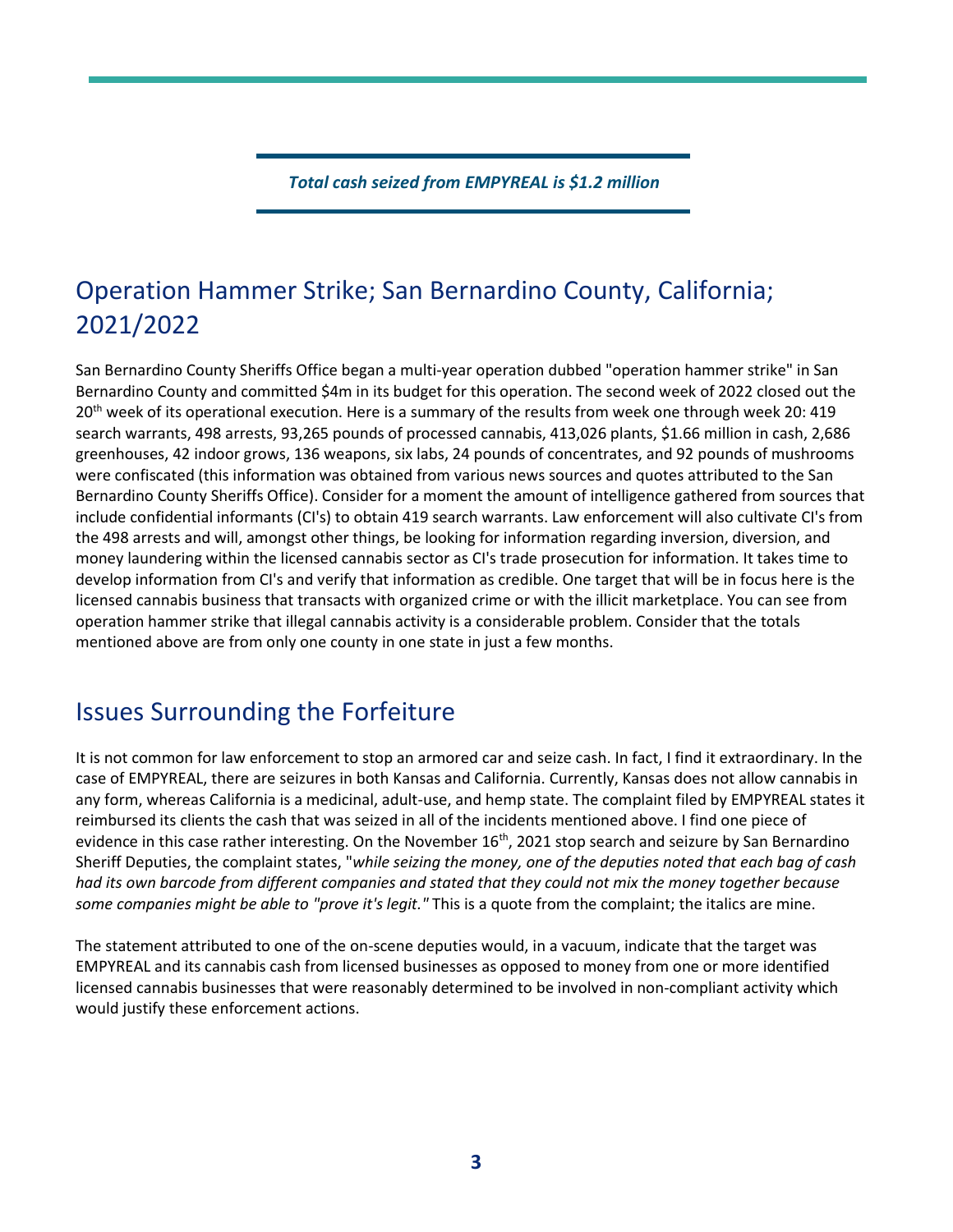# The Cascade Effect

A large operation like Hammer Strike will yield a trove of information on which the originating agency will act. I refer to this as the cascade effect where arrests lead to informants, which leads to information which leads to more investigations and arrests, and so on. These trailing enforcement actions will be offshoots of the original operation and may take on a different look as law enforcement goes further down the proverbial rabbit hole. One of the issues that the enforcement sector will decide on will be their course of action. Simply put, enforcements' upper echelon, in conjunction with the prosecutor, will decide how to "handle" these new events. Law enforcement confiscated \$1.66 million in cash under the civil forfeiture act in operation Hammer Strike. The civil forfeiture act is unique because it is rooted in civil laws instead of the criminal code by which the burden of proof is "a preponderance of the evidence" rather than the higher criminal standard of "beyond a reasonable doubt."

# Treasury Services Risk Management

Treasury services refer in part to the storage and transportation of money. The cannabis business has a formidable task on its hands due in part to the current banking landscape. As the cannabis industry came into the legal light in 1996 with California at the forefront, the industry itself was reticent to trust government and law enforcement, so the question of what to do with that cash is a big problem. Considerable fines for non-compliant activity, license revocations, and operations being shut down by enforcement action further exacerbated the situation in the eyes of the cannabis business owner. With the advent of cannabis licensing came robberies and burglaries of these businesses, which only amplified the cry of the cannabis industry for more access to banking services. The financial institutions that decided to serve the cannabis business did not necessarily want someone dragging in bags of cash that smelled like weed into their brick-and-mortar banks. Banks would instruct their cannabis customers not to bring cash into their institution in this manner. From a risk perspective, the smell, the safety issue, and the work hours needed to address these large deposits necessitated the services of cash logistics companies. As we are all aware, companies that transport cash are widely used across the country and worldwide in many business sectors. Hiring a logistics company to pick up cash from a cannabis business is an excellent way to manage risk by transferring that risk from the cannabis business to the logistics vendor.

Statistics show that using a cash logistics company is safe to transport cash from point A to B. Far safer, in fact, than a cannabis business stakeholder assuming the task. The risks of robbery and bodily harm from a business owner transporting large amounts of cash cannot be overstated. Understanding the implications to the licensed cannabis business, I urge the sector to continue to use cash logistics companies for their designated purpose.

> *The risk of robbery from a business transporting its own cash cannot be overstated*